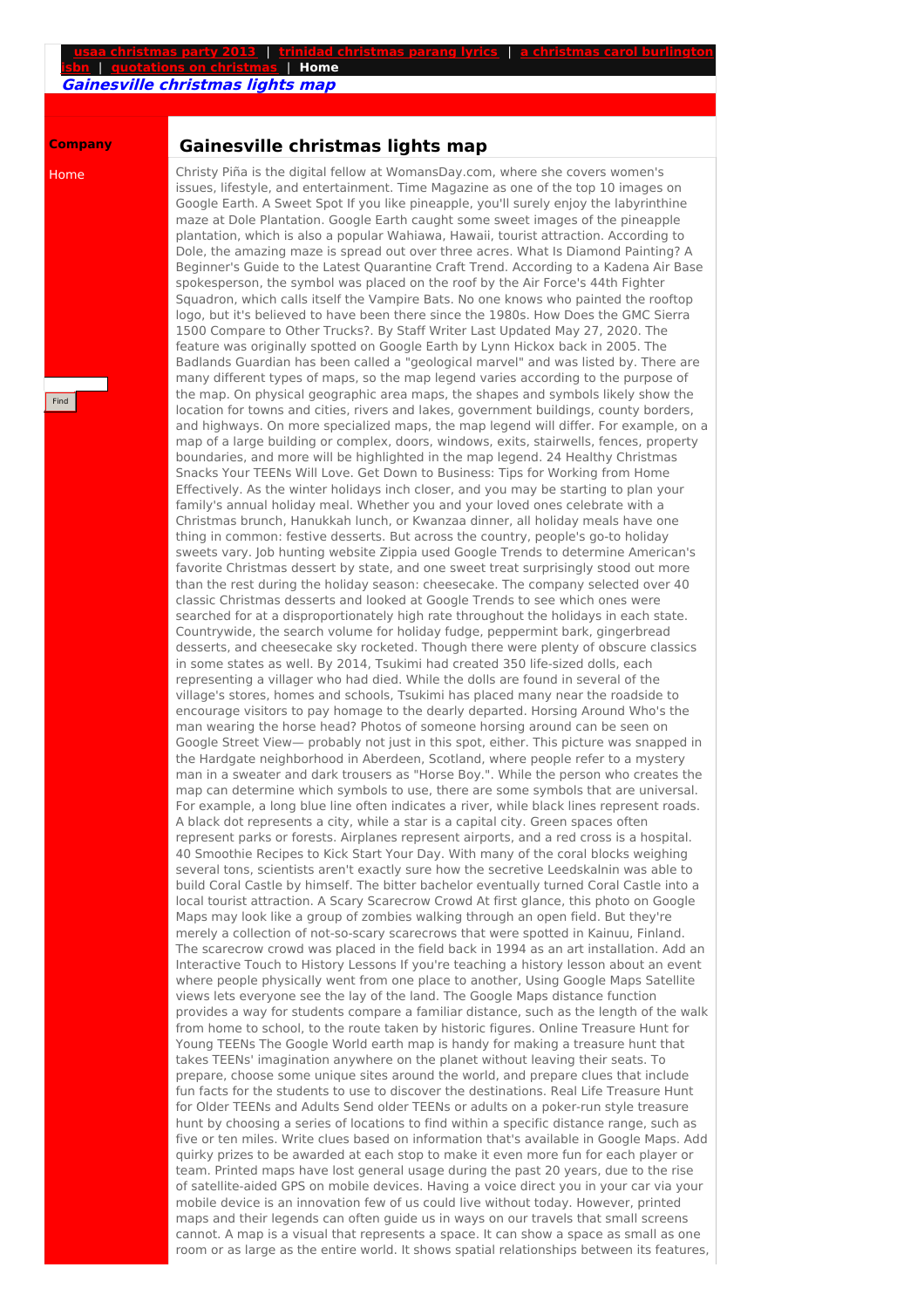and it can show other information, such as climate, political boundaries, elevation, financial information and much more. Maps are created by cartographers. The scarecrows belong to artist Reijo Kela, who created nearly 1,000 figures. He called his artwork Silent People. Local villagers have become so fond of Silent People that they periodically fix up the scarecrows and change their clothing when items become worn. Have a Heart Google Earth fans can't help but feel a bit romantic after spotting images of this heart-shaped pond in Columbia Station, Ohio. Nobody knows if there's a story behind this precious pond other than that it's man-made and located on private property with a white driveway encircling the lovely water feature. How Hour of Code Can Help Demystify Coding. By Staff Writer Last Updated June 24, 2020. Give the gift of more Woman's Day! Send your loved one. Does Dobbs v. Jackson Threaten The Legacy of Roe v. Wade? Did you make this project? Share it with us! I Made It!. Some governments around the world practice map censorship. For example, Russia requires that maps show Crimea as a part of Russia. But the story took a more frightening twist. An unwelcoming island tribe that kills strangers began approaching the ship. Approximately 50 men from the tribe began making wooden boats and were preparing to attack the Primrose with spears and knives. The crew was eventually rescued by a helicopter that winched them to safety. Prankster Pigeons Google Street View just happened to catch images of these peculiar pigeons walking down the road. The freaky flock was actually just a group of students from nearby Musashino Art University enlisted by the Japanese blog, Daily Portal Z, to pull off a prank. How Hour of Code Can Help Demystify Coding. What Are the Best External Hard Drives for Xbox One?. Optimistic Facts That Show the World Isn't Such a Dark Place. During the 1970s, the building was renamed "S-21." Of the 14,000 people who were taken to S-21 as prisoners, only seven are known to have survived. Today S-21 is called Tuol Sleng Museum of Genocide and serves as a public memorial and education center to help prevent future atrocities. The Pentagram When folks saw this pentagram on images from Google Earth, they weren't sure what was going on in Kazakhstan. The pentagram is often associated with witchcraft and satanic worship, leading some conspiracy theorists to speculate that something nefarious was afoot. Spoiler! Winter is definitely coming. But make this cool Game of Thrones light up map for a Spring project. The map lights up with a flame effect revealing the sigil of the remaining house in power. What do I know, make it with the sigil of your favorite. Thematic maps are a bit more complicated. They provide general ideas about an area based on a central theme, such as the climate of a region, a state's population, a country's economy or a city's voting habits. Thematic maps may use color patches, dots, an isopleth or choropleth. Take a stroll and walk off those holiday meals while hunting for art around the community. We've detected you are using a browser that is missing critical features. CHRISTMAS EXPRESS: Kirby Family Farm has opened its gates for its annual Christmas Express, which will run 6 to 10 p.m. today through Saturday plus Dec. 10-12, Dec. 17-23 and Dec. 26. The Christmas train is a holiday event with lots of activities to see and do. Organizers recommend at least two hours for the entire experience, which features performances, vendors, a petting zoo, rides and a visit with Santa Claus. The highlight of the evening is a featured train ride through thousands of Christmas lights pulled by one of the farm's old-fashioned locomotives. Tickets are \$15.99 for ages 10 and older in advance, \$20 for ages 10 and older at the gate, \$10.99 for ages 3 to 9 in advance, \$15 for ages 3-9 in advance and free for ages 2 and younger. Tickets can be purchased in advance at kirbyfarm.com/the-christmas-express. Kirby Family Farm is located at 19630 NE 30th St. in Williston. "MIRACLE ON 34TH STREET": Celebrate the holidays with this all-time favorite classic story presented by the Hippodrome Theater. A lastminute replacement Santa for the Macy's Thanksgiving Day Parade claims to be the real Kris Kringle, and the belief of a little girl brings love, happiness and the heart of the holiday spirit to all. Be part of the studio audience as the cast tells this beloved story through song and amazing live sound effects in this musical radio play adapted from the original 1947 Lux Radio Broadcast. Showings are set for 7 p.m. Wednesdays and Thursdays, 8 p.m. Fridays and Saturdays, and 2 p.m. Sundays through Dec. 23; extra showings are planned for 7 p.m. Dec. 21, 2 p.m. Dec. 22 and 7 p.m. Dec. 23. The Hippodrome Theatre is located at 25 SE Second Place. Tickets run \$10 to \$47. To purchase tickets, or for more information about this and other upcoming presentations, visit thehipp.org. Gift Certificates Support local businesses by purchasing Main Street Money. Spend this local currency at more than 25 stores and restaurants in historic downtown Gainesville. Visit the Main Street Money page to learn more. SUWANNEE LIGHTS: It's almost Christmastime and the Spirit of the Suwannee Music Park and Campground has announced the return of its drive-thru, walk-thru Suwannee Lights. This holiday event, set for 6 to 10 p.m. nightly through Jan. 2, features more than 10 million colorful lights along with moving displays, amazing sights, a Craft Village, Santa's workshop and their patriotic display with moving soldiers. After viewing the lights, you will find Santa Claus in the Country Store every night where TEENren may chat with Santa about what they hope to get for Christmas. Check out all of the items available for Christmas gifts while in the Country Store or from craft vendors. Patrons also will be able to enjoy hot chocolate, s'mores, Christmas candy, caroling, campfires and making memories that will last a lifetime. Suwannee Lights has become a tradition for families from all over to visit each year. Tickets are based on the date you attend: \$12 for adults on Saturdays, \$10 for adults on Fridays, \$8 for adults Sundays through Thursdays and \$2 for TEENren. They can be purchased online at suwanneelights.com/tickets. The SOS Café and new front porch is open Thursdays